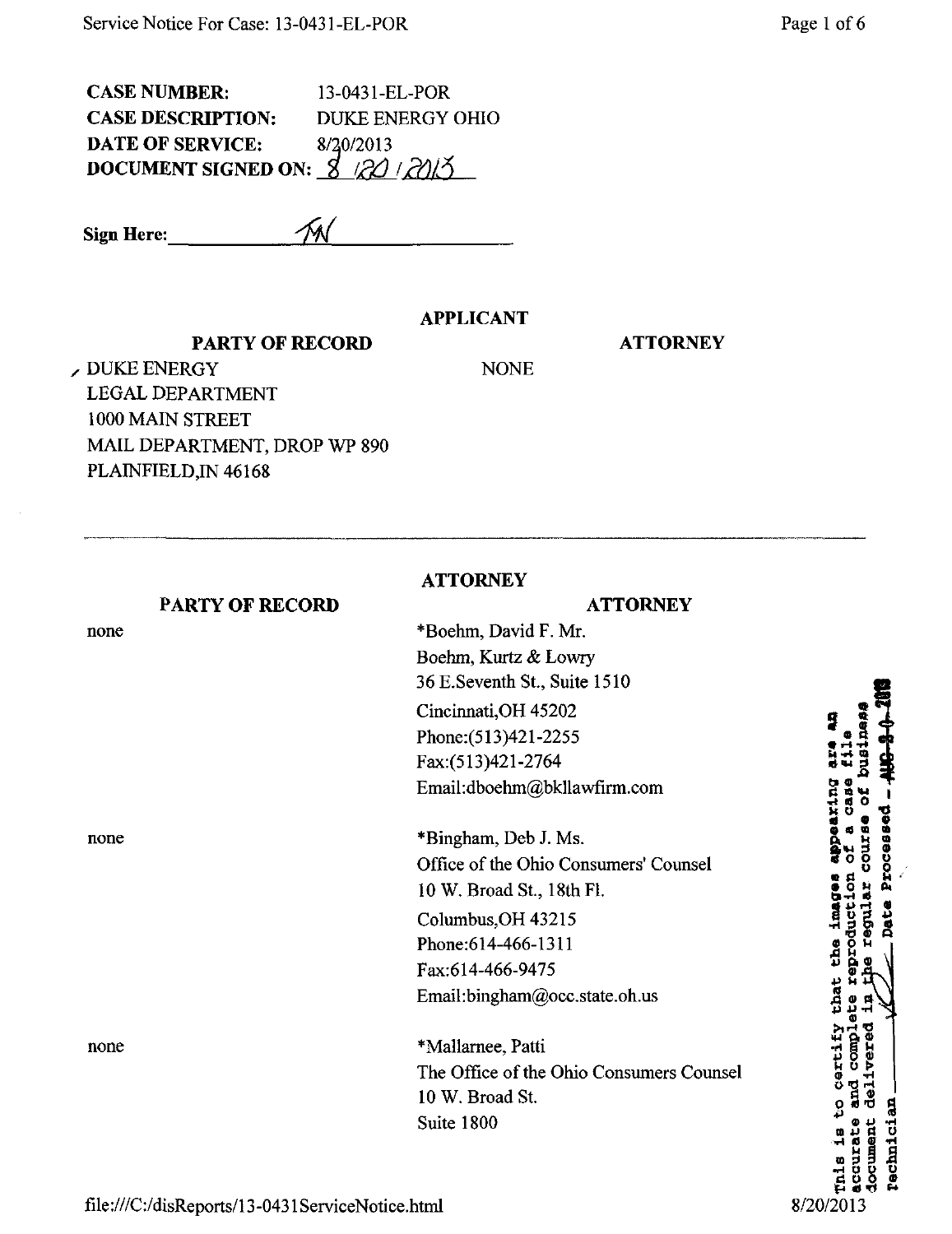$\sim$ 

|      | Columbus, OH 43215                       |
|------|------------------------------------------|
|      | Phone: 614-466-8574                      |
|      | Email:mallarne@occ.state.oh.us           |
| none | *Loucas, Cathryn N. Ms.                  |
|      | The Ohio Environmental Council           |
|      | 1207 Grandview Avenue                    |
|      | Columbus, OH 43212                       |
|      | Phone: (614) 487-7506                    |
|      | Email:cathy@theoec.org                   |
| none | *Christopher, Mahila Ms.                 |
|      | The Public Utilities Commission Of Ohio  |
|      | 180 East Broad Street                    |
|      | Columbus, OH 43215                       |
|      | Phone: (614) 728-6954                    |
|      | Email:mahila.christopher@puc.state.oh.us |
| none | *Dougherty, Trent A Mr.                  |
|      | <b>Ohio Environmental Council</b>        |
|      | 1207 Grandview Ave.                      |
|      | Suite 201                                |
|      | Columbus, OH 43212                       |
|      | Phone: 614-487-7506                      |
|      | Fax:614-487-7510                         |
|      | Email:trent@theoec.org                   |
| none | *Williams, Todd M Mr.                    |
|      | Williams Allwein & Moser, LLC            |
|      | Two Maritime Plaza, 3rd Floor            |
|      | Toledo, OH 43604                         |
|      | Phone: 567-225-3330                      |
|      | Fax:567-225-3329                         |
|      | Email:toddm@wamenergylaw.com             |
| none | *Mooney, Colleen L                       |
|      | <b>OPAE</b>                              |
|      | 231 West Lima Street                     |
|      | Findlay, OH 45840                        |
|      | Phone:614-488-5739                       |
|      | Email: emooney2@columbus.rr.com          |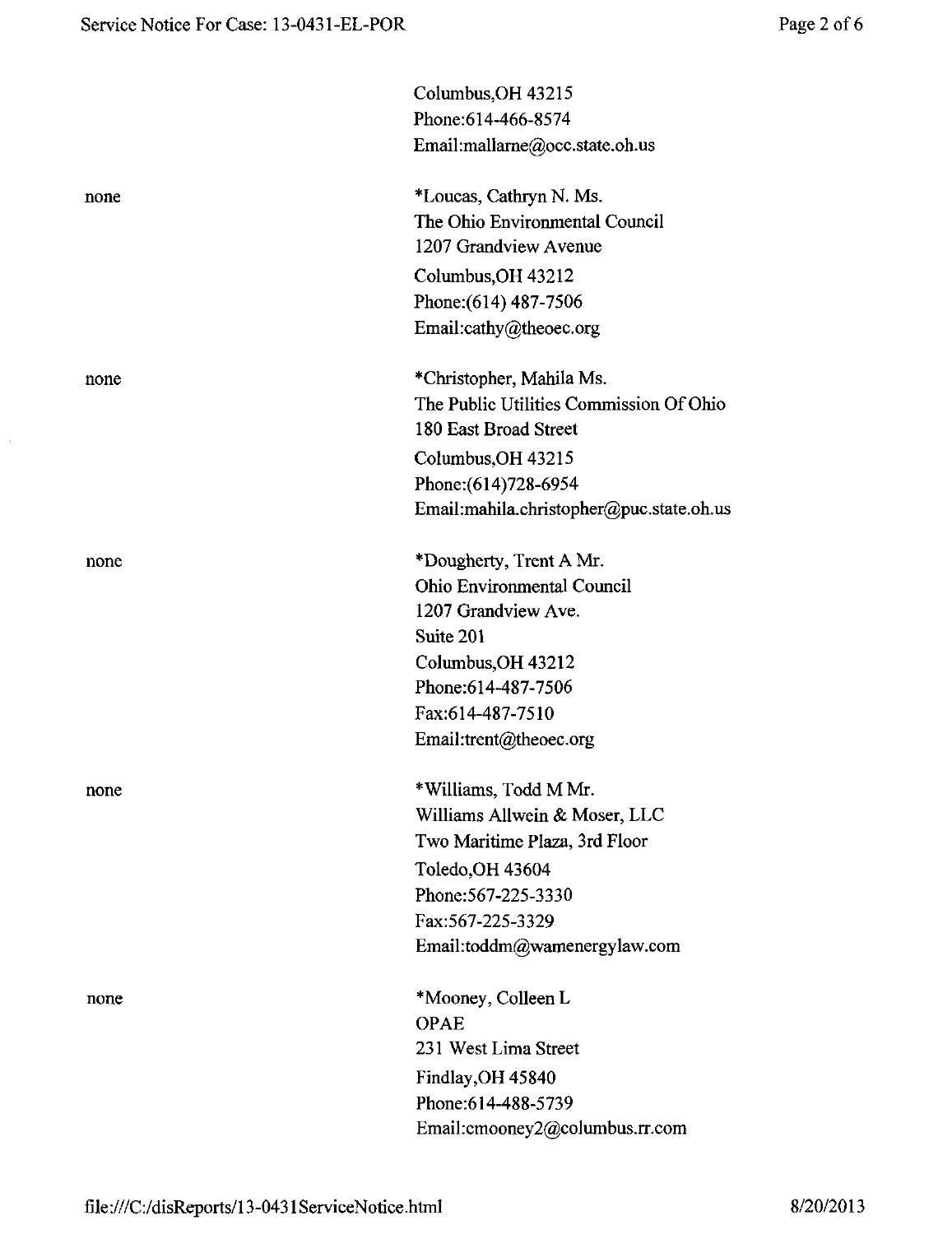| none | *Hussey, Rebecca L Ms.<br>Carpenter Lipps & Leland<br>280 Plaza, Suite 1300<br>280 N. High Street<br>Columbus, OH 43215<br>Phone: 614-365-4110<br>Email:hussey@carpenterlipps.com                            |
|------|--------------------------------------------------------------------------------------------------------------------------------------------------------------------------------------------------------------|
| none | *Miller, Vesta R<br>Public Utilities Commission of Ohio<br>180 East Broad Street<br>Columbus, OH 43215<br>Phone: 614-466-7702<br>Email: Vesta.Miller@puc.state.oh.us                                         |
| none | *Bojko, Kimberly W. Mrs.<br>Carpenter Lipps & Leland LLP<br>280 North High Street<br>280 Plaza Suite 1300<br>Columbus, OH 43215<br>Phone: 614-365-4100<br>Fax:614-365-9145<br>Email:bojko@carpenterlipps.com |
| none | *Watts, Elizabeth H Ms.<br>Duke Energy Ohio, Inc.<br>155 East Broad Street<br>Suite 2100<br>Columbus, OH 43215<br>Phone:614-222-1331<br>Fax:614-222-1337<br>Email:elizabeth.watts@duke-energy.com            |
| none | *Cohn, Jody Kyler Mrs.<br>Boehm, Kurtz & Lowry<br>36 E. Seventh St.<br>Suite 1510<br>Cincinnati, OH 45202<br>Phone: (513)421-2255<br>Fax:(513)421-2764                                                       |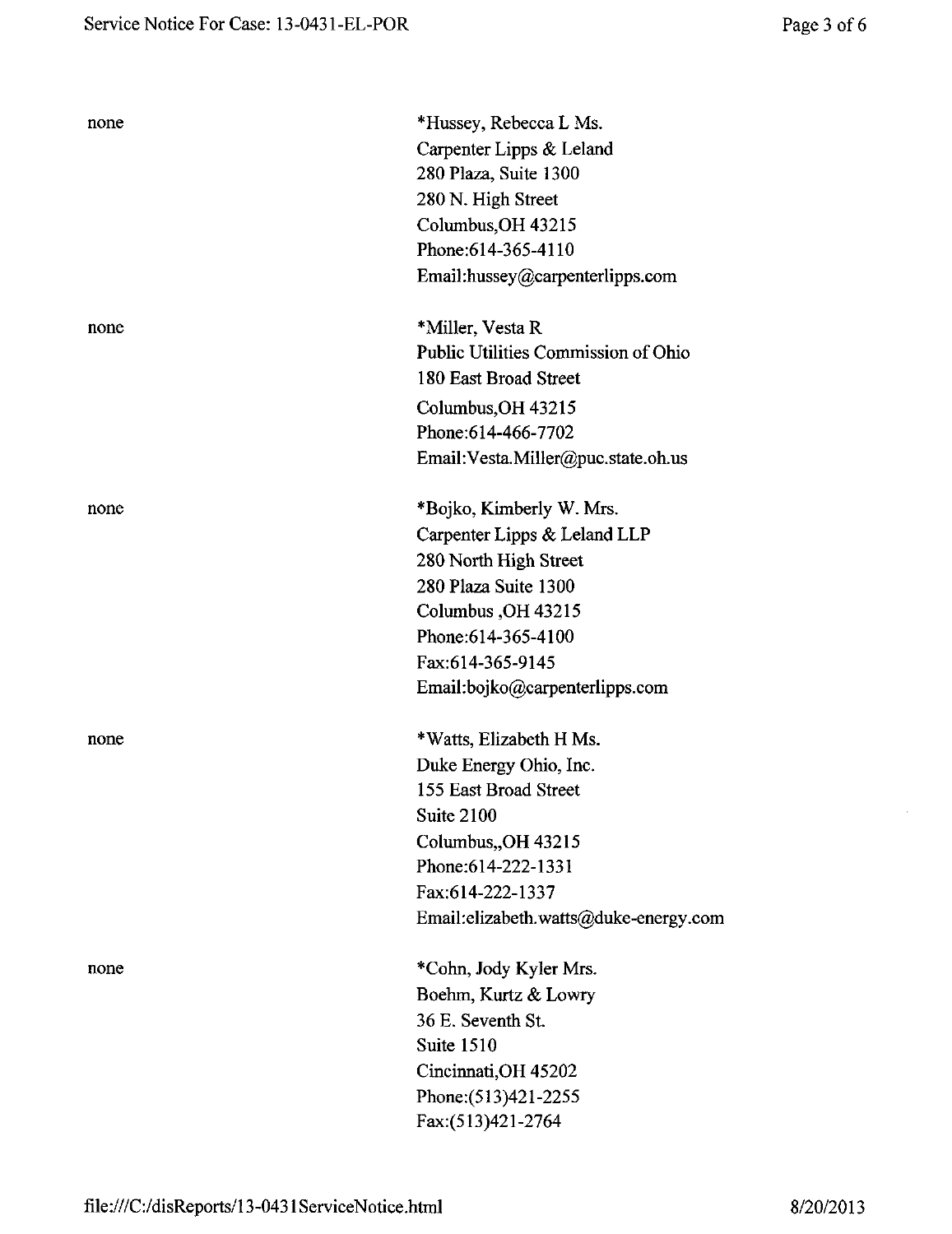|      | Email:jkyler@bkllawfirm.com                |
|------|--------------------------------------------|
| none | *Kuhnell, Dianne                           |
|      | <b>Duke Energy Business Services</b>       |
|      | 139 E. Fourth Street EA025                 |
|      | P.O. Box 960                               |
|      | Cincinnati, OH 45201                       |
|      | Phone: (513) 287-4337                      |
|      | Fax:(513)287-4386                          |
|      | Email:dianne.kuhnell@duke-energy.com       |
| none | *McDaniel, Nicholas A. Mr.                 |
|      | <b>Environmental Law and Policy Center</b> |
|      | 1207 Grandview Avenue                      |
|      | Ste. 201                                   |
|      | Columbus, OH 43212                         |
|      | Phone: 614-488-3301                        |
|      | Fax:614-487-7510                           |
|      | Email:NMcDaniel@elpc.org                   |
| none | *Hodges, James T Mr.                       |
|      | J. Thomas Hodges - Attorney at Law, LPA    |
|      | 708 Walnut Street                          |
|      | Suite 600                                  |
|      | Cincinnati, OH 45202                       |
|      | Phone: 513-421-8454                        |
|      | Fax: 513-241-6649                          |
|      | Email:tom@jthlaw.com                       |
| none | *Cochern, Carys                            |
|      | Duke Energy                                |
|      | 155 East Broad St                          |
|      | 21st Floor                                 |
|      | Columbus, OH 43215                         |
|      | Phone: 614-222-1330                        |
|      | Fax:614-222-1337                           |
|      | Email:carys.cochern@duke-energy.com        |
|      |                                            |

## INTERVENOR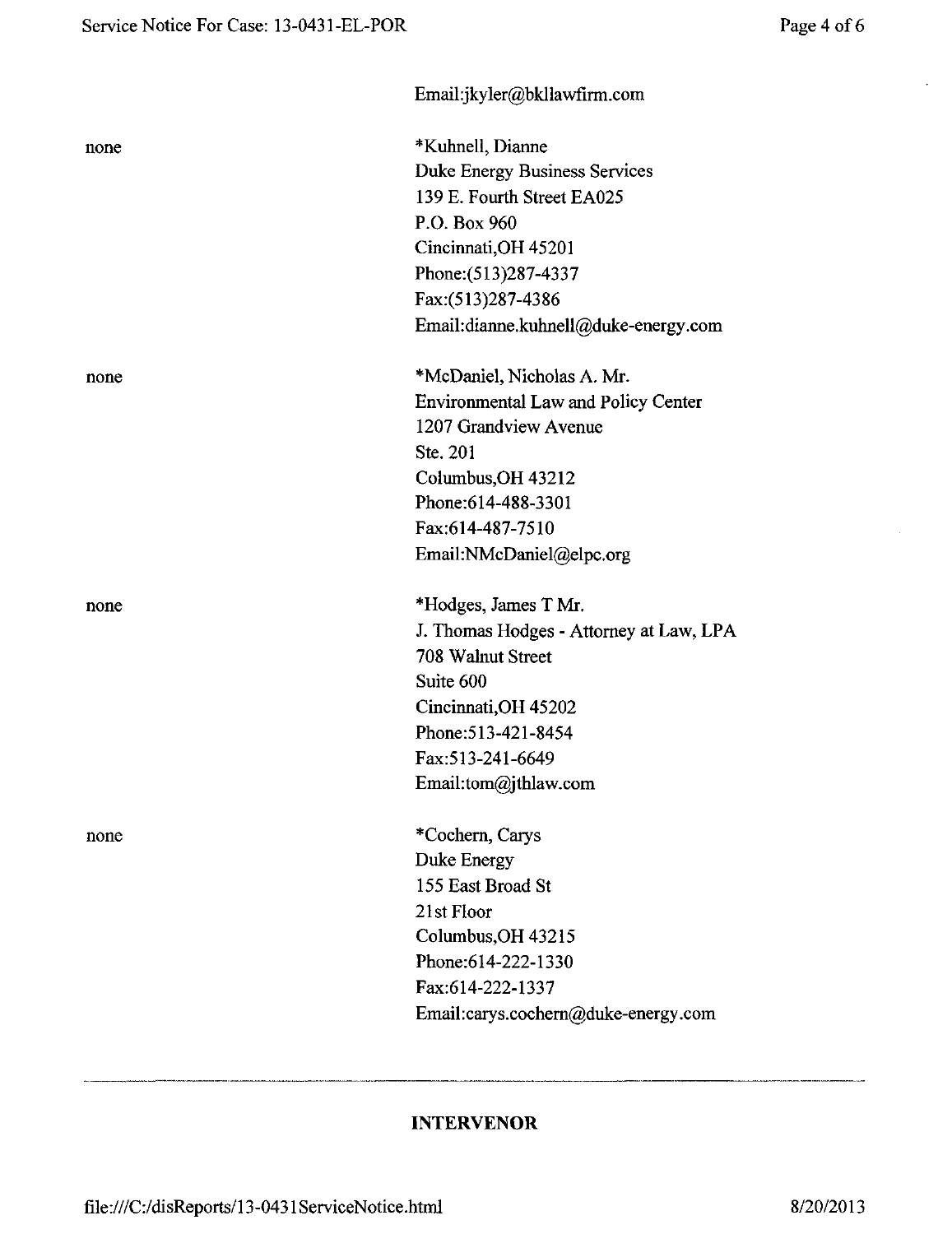| <b>PARTY OF RECORD</b><br><b>ZENVIRONMENTAL LAW &amp; POLICY CENTER</b><br>NICHOLAS MCDANIEL<br>1207 GRANDVIEW AVE STE 201<br>COLUMBUS, OH 43212<br>Phone: 614-488-3301                                      | <b>ATTORNEY</b><br><b>NONE</b>                                                       |
|--------------------------------------------------------------------------------------------------------------------------------------------------------------------------------------------------------------|--------------------------------------------------------------------------------------|
| NATURAL RESOURCE DEFENSE COUNCIL<br><b>CHRISTOPHER J. ALLWEIN</b><br>1500 WEST THIRD AVENUE STE 300<br>GRANDVIEW, OH 43212<br>Phone: 614-429-3092                                                            | <b>NONE</b>                                                                          |
| OHIO ADVANCED ENERGY<br><b>SALLY BLOOMFIELD ATTORNEY</b><br>100 SOUTH THIRD ST<br>COLUMBUS, OH 43215-4291<br>Phone: 614-227-2368<br>Fax:614-227-2390<br>Email:sbloomfield@bricker.com                        | <b>NONE</b>                                                                          |
| <b>OHIO CONSUMERS' COUNSEL</b>                                                                                                                                                                               | SCHULER, MICHAEL J.<br>OFFICE OF THE OHIO CONSUMERS'<br><b>COUNSEL</b>               |
| 10 W. BROAD STREET<br><b>SUITE 1800</b>                                                                                                                                                                      | 10 WEST BROAD ST., SUITE 1800                                                        |
| COLUMBUS.OH 43215-3485<br>Phone: 614-466-8574<br>Fax:614-466-9475                                                                                                                                            | <b>COLUMBUS.OH 43215-3485</b><br>Phone: (614) 466-9547<br>Email:SCHULER@OCC.STATE.US |
| OHIO ENERGY GROUP, INC.<br><b>DAVID BOEHM</b><br><b>36 E. SEVENTH STREET</b><br><b>SUITE 1510</b><br>CINCINNATI, OH 45202<br>Phone: 513-421-2255<br>Fax:513-421-2764<br>Email:OHIOENERGYGROUP@BKLLAWFIRM.COM | <b>NONE</b>                                                                          |
| OHIO ENVIRONMENTAL COUNCIL                                                                                                                                                                                   | <b>NONE</b>                                                                          |

 $\ddot{\phantom{a}}$